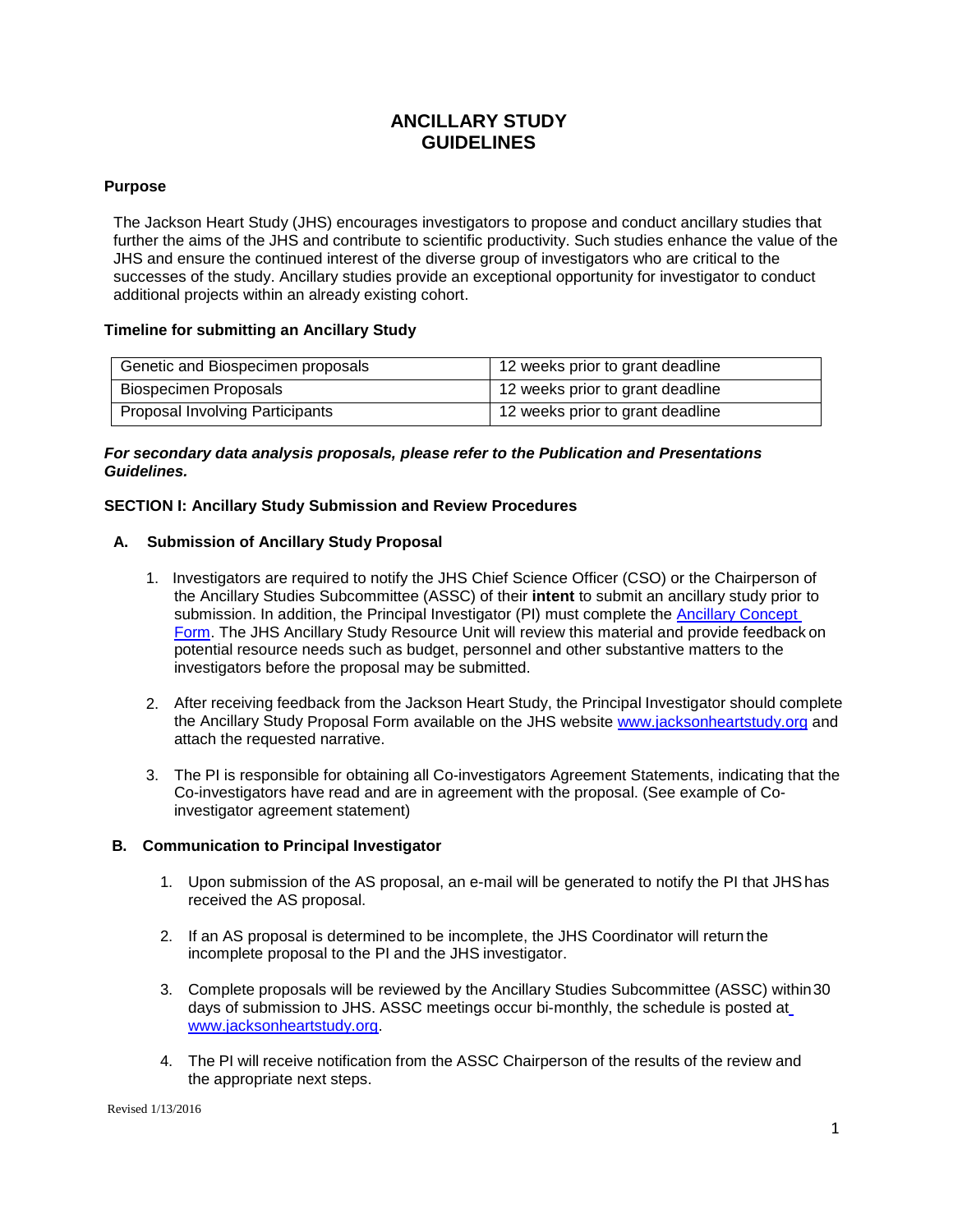Ancillary Study Subcommittee Decisions:

- **a. Approved**: The proposal will be sent for further review and approval to the JHS Steering Committee (SC) and, if approved by the JHS SC, then to National Heart, Lung and Blood Institute (NHLBI).
- **b. Approved pending revisions:** PI should submit a response to comments from the ASSC before final approval from ASSC. Once approval is obtained, the proposal will be forwarded to the JHS SC and to NHLBI for further review and approval.
- **c. Reconsider after revisions:** The PI must revise the proposal based upon the ASSC recommendations and resubmit to the ASSC within 30 days of notification.
- **d. Disapproved**: The PI will receive no further consideration. The PI has the option of developing and submitting a new proposal.
- 5. After an AS proposal is approved by the JHS SC, the PI will receive written notification from the SC Chairperson of the results of the JHS SC review.
- 6. The PI will also receive written notification from NHLBI of the results of theirreview.

**Note**: **A proposed ancillary study should not be submitted for funding until formal written notification is received from NHLBI. PIs submitting ancillary study proposals for funding without NHLBI approval will be asked to withdrawn their application and resubmit after receiving NHLBI approval**.

## **B. Resubmission Process**

- 1. PIs of proposals that are **approved pending revisions** must address **minor** revisions within **15 days** of receipt of the communication from the ASSC Chairperson and resubmit revisions via online system.
- 2. PIs of proposals that are **reconsidered after revisions** must address the revisions within **30 days** of receipt of the communication from the ASSC Chairperson and resubmit revisions via online system.

### **Section II: Post-Approval Procedures**

#### **Overview**

Once an ancillary study proposal has been approved by the JHS and the NHLBI, the ancillary study investigator may submit his/her study proposal to a funding agency. Once funding is secured and prior to initiating the study, the PI must complete and submit the following documents to the JHS ASSC Coordinator [\(jhsanc@umc.edu\)](mailto:jhsanc@umc.edu): Institutional Review Board (IRB) approval letter, Data and Materials Distribution Agreement (DMDA), a Data Request Form, and copy of award notification, and the final protocol that will be implemented. A detailed description of the post-approval procedures are outlined below:

### **1. Participant Consent and Institutional Review Board Approval:**

If separate consent is necessary, this must be obtained from each cohort member who will participate in the ancillary study. The consent document should clearly identify the ancillary study as one being performed in addition to the main study and inform participants that their participation in the ancillary study is not necessary for them to continue in the Jackson Heart Study.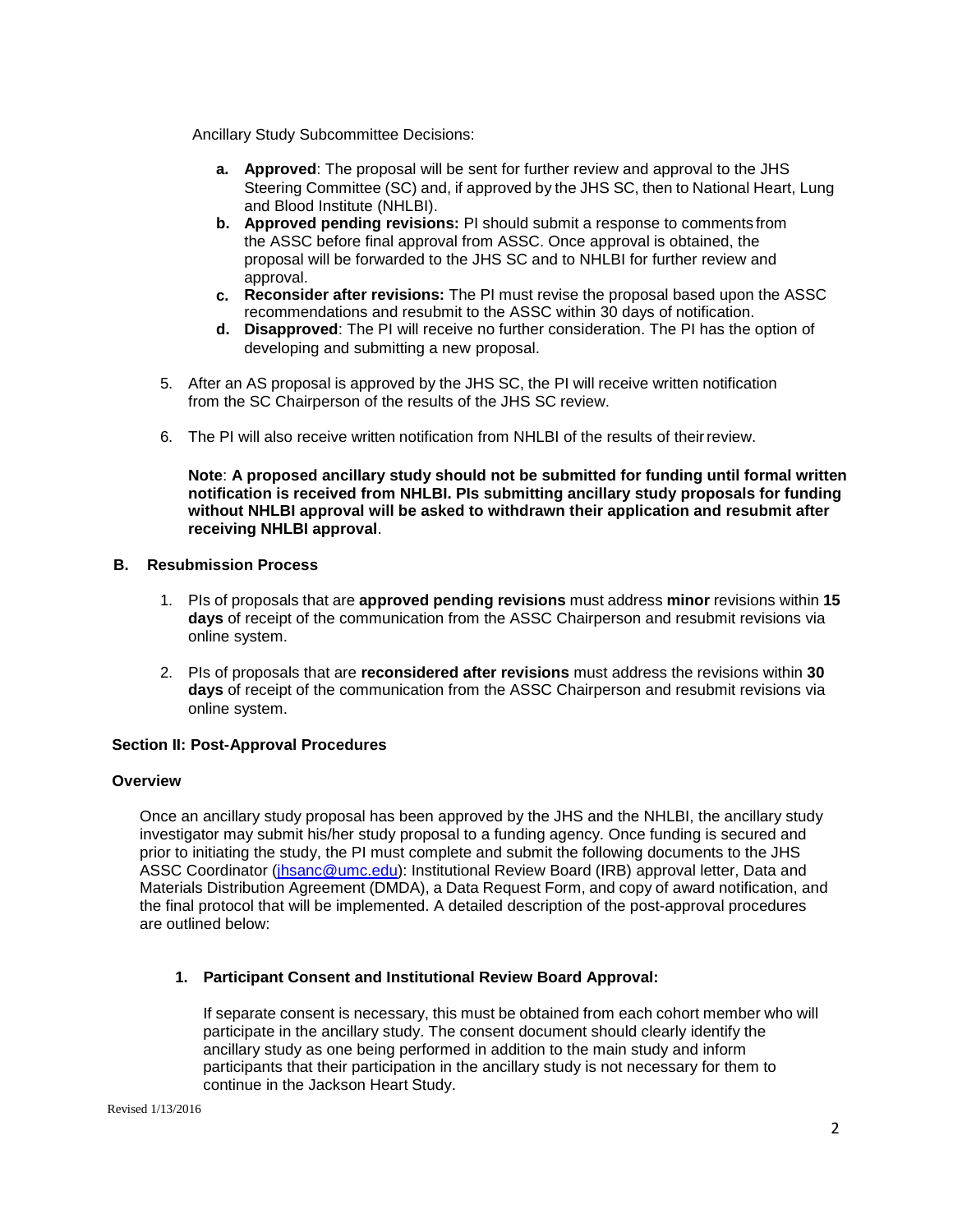IRB approval for the ancillary study at the PI's home institution is his/her responsibility and must be obtained before initiation of the study. The PI is required to provide documentation of IRB approval by his/her home institution by sending a copy of the IRB approval letter to the AS Coordinator. Further, the PI must provide documentation that all investigators have current IRB and HIPPA certification by their home institution.

For any protocol modification, the PI must obtain IRB approval from his or her home institution. (Review #4 Changes in Protocol, Data Request, or Funding Source)

#### **2. Data and Materials Distribution Agreement:**

A DMDA must be completed and submitted to the JHS Ancillary Study Coordinator before the PI can request JHS data and/or materials. The DMDA is available on the JHS website at [www.jacksonheartstudy.org.](http://www.jacksonheartstudy.org/) Once the DMDA is fully executed a copy will be sent to the PI.

#### **3. Statistical Computing Request Form (Data Request Form):**

To request data and materials, the PI must complete the online Variables Needed Request Form [\(Variables Needed \)](https://redcap.umc.edu/surveys/?s=R48NR37HA8). The request form should be completed with input from the JHS collaborating co-investigator and include specific variable names and/or variables to be derived for the purpose of this study. Forms, Manuals of Operation, and data dictionaries are available on the JHS website for use during this process.

#### 4. **Changes to the Protocol, Data Request, or Funding Source**:

Once an ancillary study is approved, there can be no changes in the protocol type, amount of data requested, or funding source without prior approval from the JHS ASSC, SC, and NHLBI. To make modifications to an approved ancillary study, the PI must submit a request to the ASSC Chairperson in the form of a letter identifying the proposed modifications. Some modifications may require the submission of a new ancillary study proposal if modifications change the scope of the study.

Subsequent IRB approvals is necessary for approved protocol modifications prior to implementation. The PI should seek approval from the home institution and send documentation of approval to the AS Coordinator.

Changes in the DMDA may be required as well. If a previously approved ancillary study is to be submitted to a funding agency that differs from that specified in the original proposal, the PI must inform the ASSC by submitting a revised application along with a cover letter indicating the change.

### **5. Rapid Approval for Novel SNPs:**

Any investigator with an approved ancillary study for genotyping may submit a written request to the JHS ASSC Chairperson to genotype additional SNPs that have been found to be associated with the focus phenotypes of that ancillary study. A copy of the original approved ancillary study must accompany the letter and a progress report on the findings of the initial study.

### **6. Progress Report:**

Investigators with approved ancillary studies are required to complete progress reports via the online system to the AS Coordinator semi-annually. Copies of the progress reports will be forwarded to the JHS SC and NHLBI.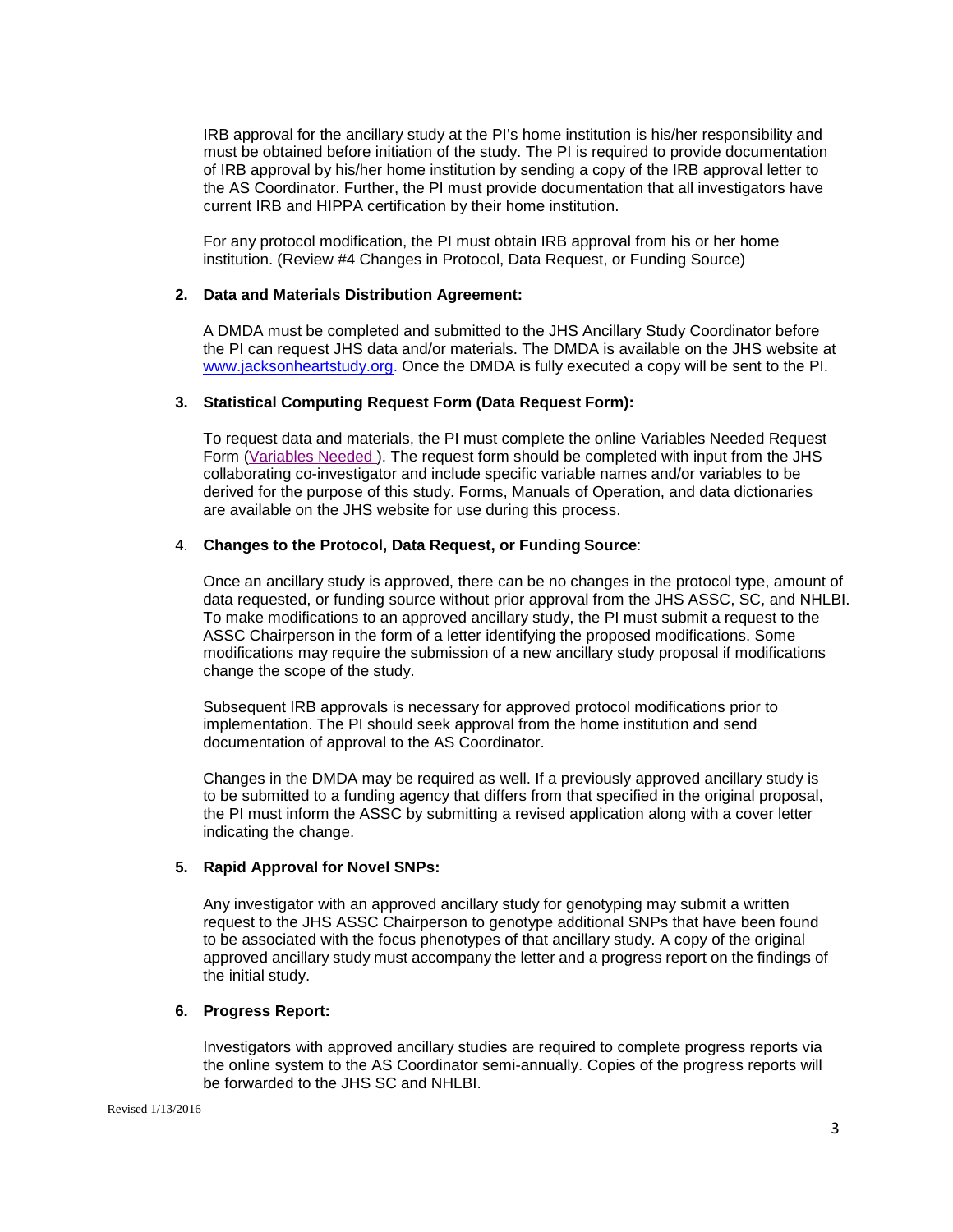## **7. Publication Guidelines:**

Manuscript proposals, abstracts, manuscripts and slide presentations emanating from ancillary studies are subject to the same approval process as other JHS publications and presentations. These guidelines are available in a document entitled "Jackson Heart Study Guidelines for Publications and Presentations". When a manuscript proposal, emanating from an ancillary study, is submitted, the primary author should indicate on the Manuscript Proposal Form the Ancillary Study from which it emanates. All manuscripts emanating from an ancillary study must submit a manuscript proposal to the JHS Publications and Presentations Subcommittee.

## **SECTION III: Policies**

## **A. NHLBI Policies**

- 1. **Data Sharing:** Upon completion of the study, data collected in an ancillary study should be made available to the JHS Coordinating Center for use by other investigators and to NHLBI for inclusion in the NHLBI's limited access data program. Limited access data refers to trial or study data, with certain deletions and recoding that are released to requesting institutions and investigators for specific purposes and with certain restrictions and conditions. Limited access data from ancillary studies will be made available in accordance with NHLBI policy for Distribution of Data [https://biolincc.nhlbi.nih.gov/home/.](https://biolincc.nhlbi.nih.gov/home/)
- 2. **Data Collection:** Ancillary Study PIs are required to sign the NHLBI/JHS DMDA before data collection can begin.
- 3. **Approval Process:** The JHS ASSC, JHS SC, and NHLBI must approve all ancillary study proposals prior to implementation.

## **4. Funding:**

- Ancillary Studies seeking funding through NIH and the direct costs exceed \$500,000 should review policies on the NHLBI websit[e](http://www.nhlbi.nih.gov/funding/policies/500kweb.htm) <http://www.nhlbi.nih.gov/funding/policies/500kweb.htm> .
- Ancillary study receiving support from a for-profit entity must complete a Third Party agreement.
- Ancillary study investigators must not enter into any verbal or written contract agreements with industries or private individuals that will provide funding for activities related to the JHS data without prior review and written approval from the JHS SC and NHLBI.
- 5. **Integrating Data into JHS Database**: Ancillary Study PIs will be given the first opportunity to analyze and publish data collected under the auspices of their ancillary study. Twelve (12) months after data collection and editing have been completed, ancillary study data are to be provided to the JHS for integration into the main JHS database and for use by other JHS investigators.
- 6. **Cost and Participant Burden:** The PI will define and should estimate the cost and the burden on participants.
- 7. **Non-Interference with Core Examination**: Study data collection must not interfere with the conduct of the core examination.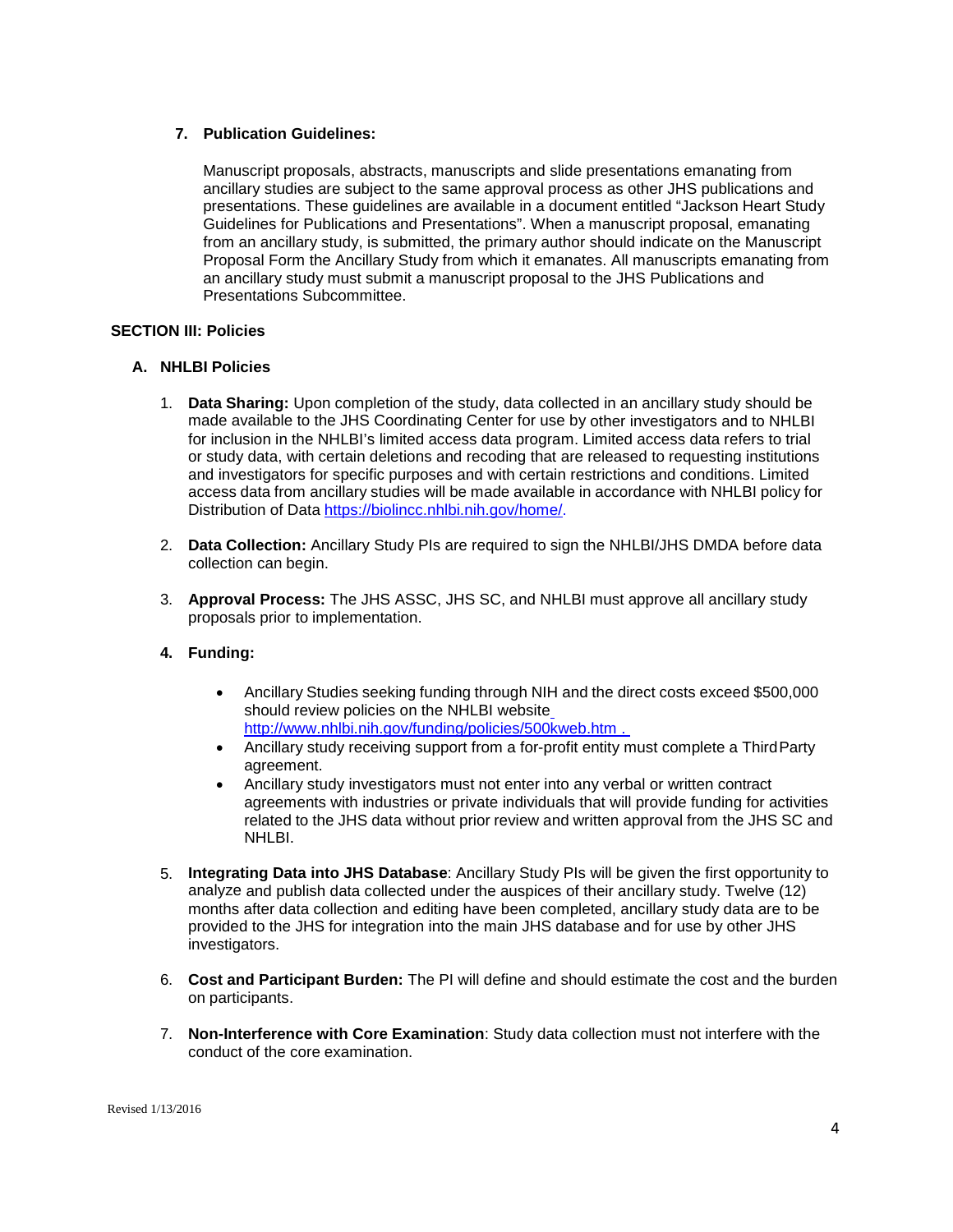- 8. **Sequence with Core Examination:** Ancillary studies may be proposed before and/or after contract award as scientific opportunities arise.
- 9. **Confidentiality and Consent**: Analysis of study samples, within or outside the primary JHS investigator group, will be conducted in full compliance with procedures for ensuring participant confidentiality and in accordance with written informed consent as provided by the participants. Development of appropriate consent documents will include adequate notification of study subjects that sharing of study samples outside the JHS investigative group is anticipated.

## **B. JHS Policies**

- 1. **Priority:** Ancillary studies are subject to the same policies, reviews and approvals as the core JHS protocol. The highest priority will be given to studies which:
	- a. Have the highest scientific merit
	- b. Do not interfere with the main study objectives
	- c. Produce the least burden on participants
	- d. Have objectives directly related to the study
	- e. Require the unique characteristics of the cohort
- 2. **Compatibility with JHS Goals:** Ancillary Studies must be compatible with JHS goals which are located on JHS website at [www.jacksonheartstudy.org.](http://www.jacksonheartstudy.org/)
- 3. **JHS Investigator:** A JHS investigator, other than the JHS Director, must be involved as either the PI or included as a co-investigator in **every** ancillary study proposal. The JHS investigator is responsible for assuring the study's continuing compatibility with the JHS. All communications regarding the ancillary study should be copied to the JHS investigator.
- 4. **Capacity Building:** An important aspect of the JHS is the development of African American scientists in the area of cardiovascular disease research. For this reason, proposed ancillary studies must include an African American scholar as either the PI, or as a collaborator. The JHS encourages the involvement of African American graduate and undergraduate students in ancillary studies in order to build minority student capacity in research.
- 5. **K**-**Awards and Related Research**: The ASSC supports requests for data to be used in applications for K- Awards and related research projects. In keeping with the philosophy and practice of scientific excellence, the ASSC requires that these requests be submitted in the form of an ancillary study proposal.
- 6. **Two-Year Limit:** If a study proposal does not receive funding within in two (2) years of its approval by the ASSC, the ancillary study must be resubmitted as a new proposal. Otherwise the study proposal will be considered closed.
- 7. **Use of JHS Resources:** Funds from the core JHS contract may not be used to support an ancillary study. Ancillary study investigators must obtain sufficient funding for all aspects of the ancillary study. This support will be used to cover ancillary study related expenses associated with:
	- data processing and data analysis such as selecting the sample; preparing and documenting analysis files and providing statistical support; preparation of forms or software; and checking ancillary study data for errors or quality
	- rental of clinic or office space
	- use of JHS staff for activities such as recruiting participants, interviewingparticipants,